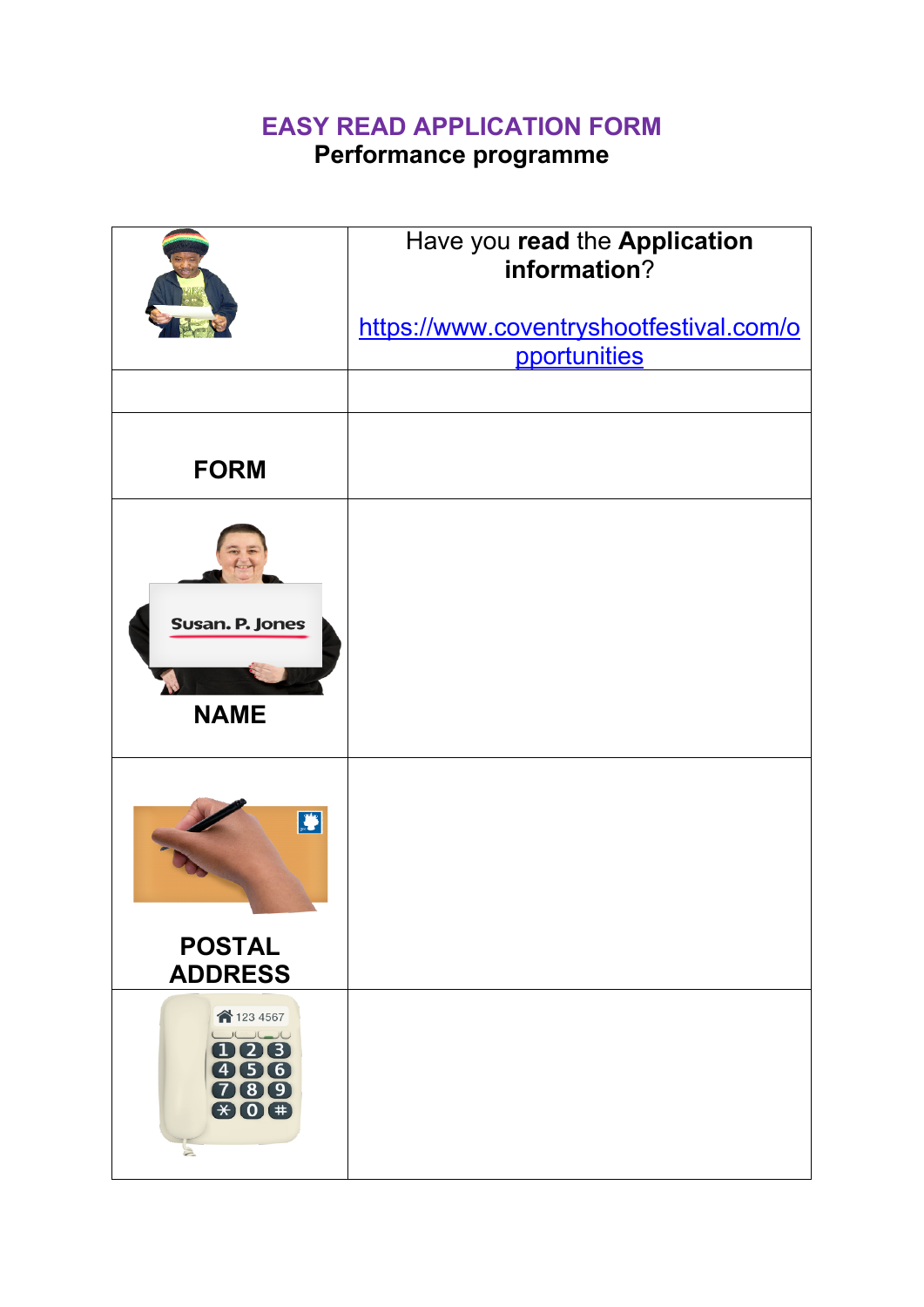

## **Write or Record - about you the performer or your group's work. (Approximately 250 words)**

**Write or record - about the performance you wish to present at the Shop Front Theatre (Approximately 250 words):**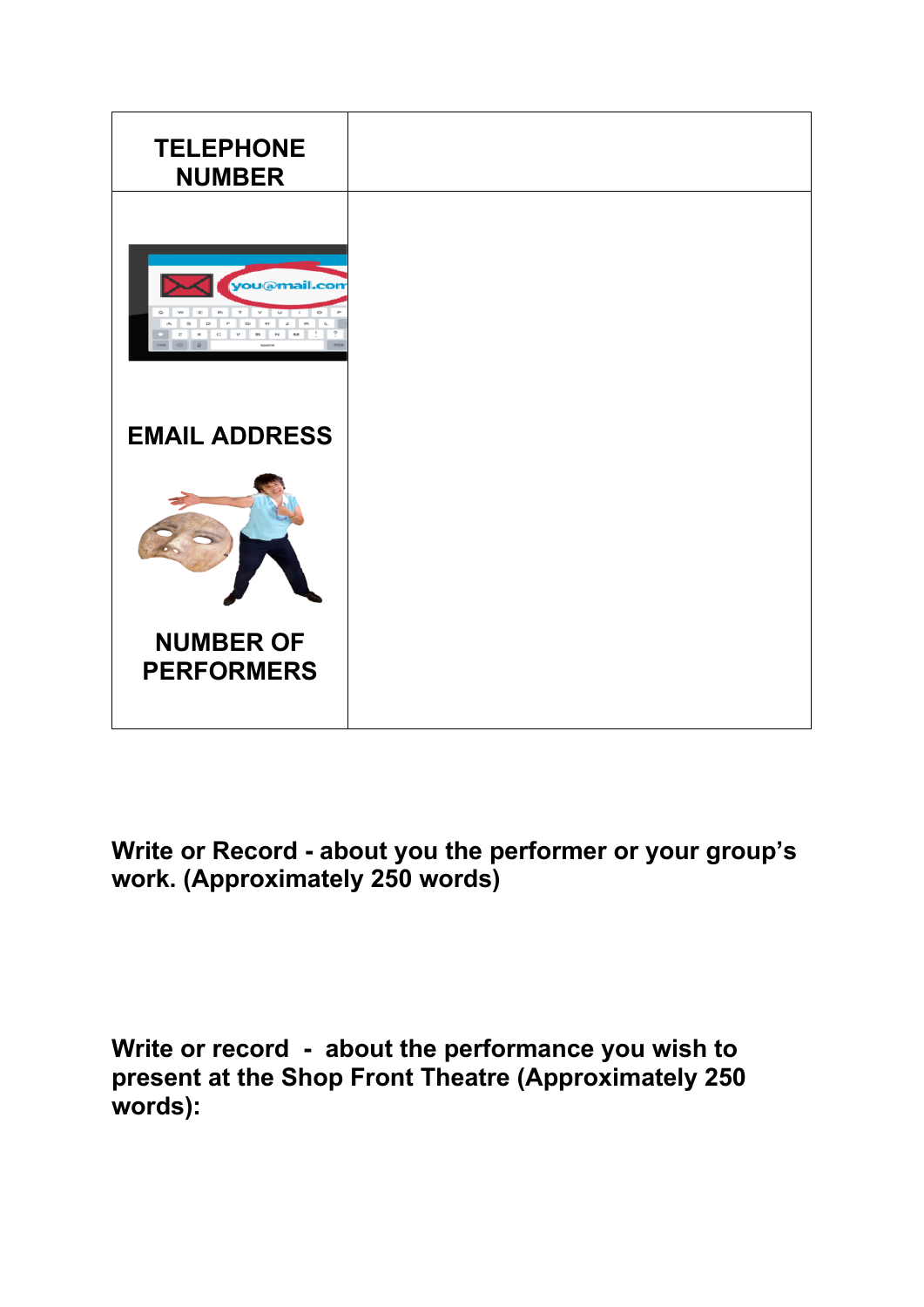**Write or record - What are your technical and equipment needs to perform? (Approximately 100 words):**

**Write or record - Please provide marketing copy which best describes you and your work. If your music is selected this text may be used to promote your show in our marketing materials. (Approximately 100 words)**

| <b>January</b>                |                                                                   |  |
|-------------------------------|-------------------------------------------------------------------|--|
| $\mathbf{1} \mathbf{\Lambda}$ | <b>Deadline for application is</b><br>Friday January 14th at 10am |  |
| Have you?                     | Completed or recorded the<br>application form                     |  |

## **HOW TO APPLY Checklist**